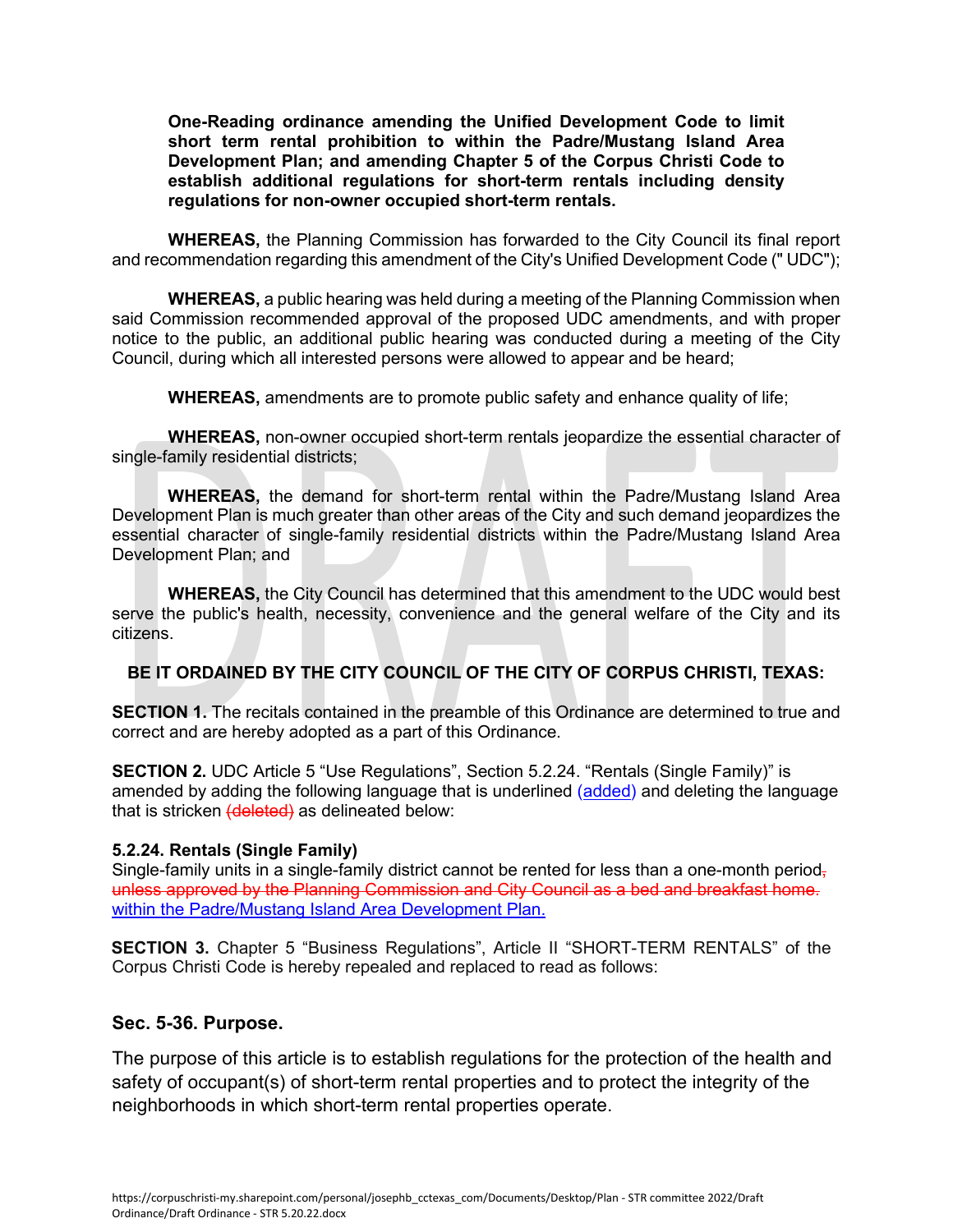#### **Sec. 5-37. Definitions.**

As used in this article, the following words and phrases shall have the definitions ascribed to them by this section:

*Agent* means a person designated by the short-term rental operator in lieu of themselves as the twenty-four-hour emergency contact for a lawfully operating shortterm rental.

*Block Face* means the properties abutting one (1) side of a street and lying between the two (2) nearest intersecting or intercepting streets, or nearest intersecting or intercepting street and/or railroad right-of-way, unsubdivided land, watercourse, or city boundary.

*Occupant* means the person(s) who have lawfully obtained the exclusive use and possession of the short-term rental property or portion thereof from its operator, and the guest(s) of such person(s).

*Operator* means any person who operates a short-term rental, as defined in this article. For purposes of this article, a lessee of a unit, when expressly permitted in writing by the owner, may serve as the operator of a short-term rental.

*Owner* means the person or entity that holds legal and/or equitable title to the private property.

*Short-term rental* means a property that rents out all or a portion of a residential dwelling unit for a period of less than thirty (30) days and not less than twelve (12) hours. This includes type 1 and type 2 short-term rentals.

*Short-term rental permit* means the permit issued by the city that identifies the subject property as a lawful short-term rental, the short-term rental permit number, the names and contact information of the owner, operator, and agent if applicable, and twenty-fourhour emergency contact phone for at least one (1) of the preceding.

*Sleeping area* means a room within a dwelling designed or used for sleeping, including a bedroom. Tents, hammocks, recreational vehicles and/or other vehicles and outdoor areas shall not be considered a sleeping area.

*Type 1 Short-term rental* (owner-occupied) means a residential dwelling unit, or a portion thereof, which is either occupied by the owner, as reflected in title records, or an operator as reflected in a valid lease agreement, and with the express permission of the property owner. The owner or operator shall make his or her legal residence on the same property, as evidenced by homestead exemption, voter registration, vehicle registration, or similar means.

Type 2 Short-term rental (non-owner occupied) means a residential dwelling unit, or a portion thereof, which is either not occupied by the owner or operator, or the owner or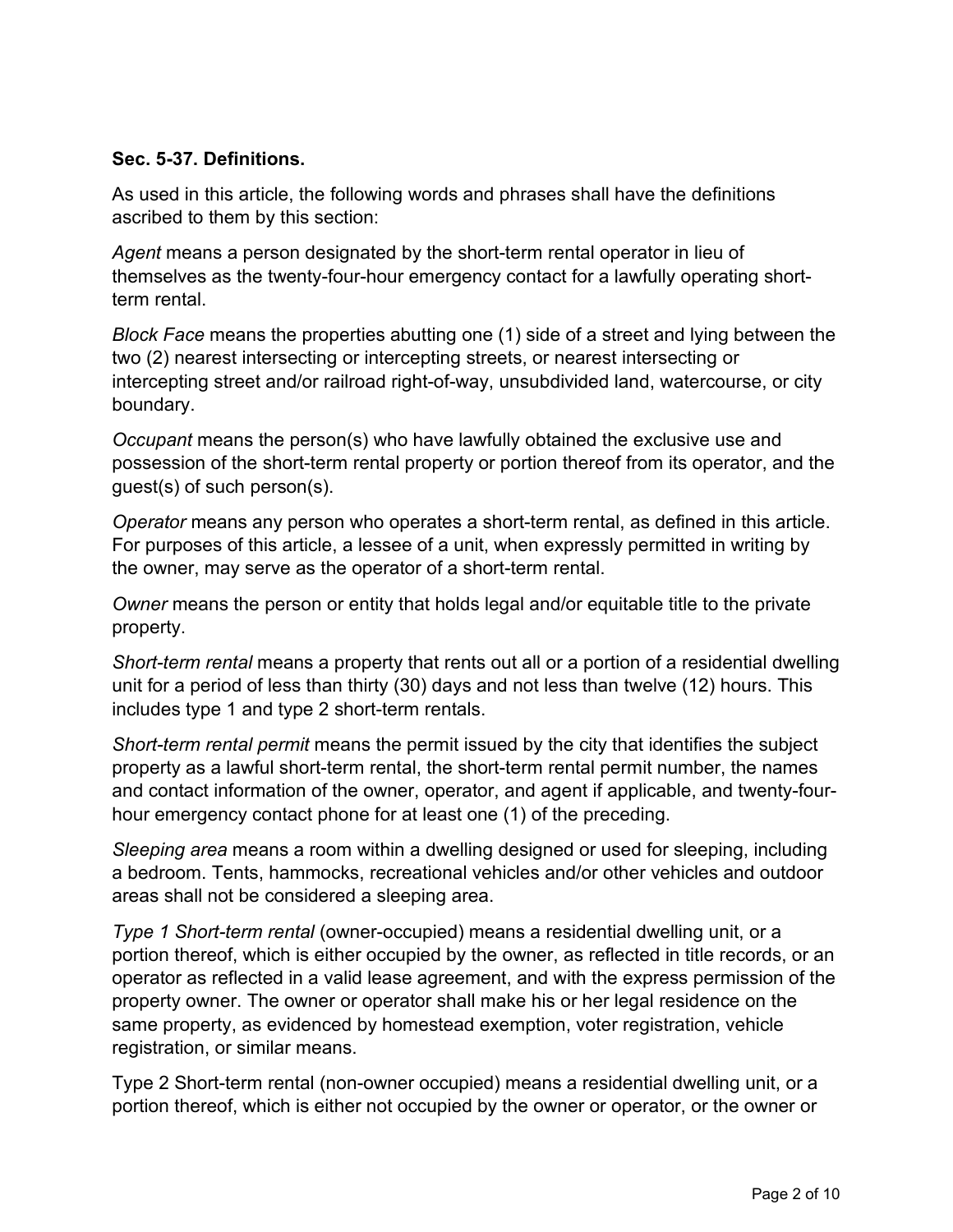operator does not occupy another dwelling unit, or portion thereof, on the same property, as reflected in title records.

# **Sec. 5-38. Permit required.**

(a) No short-term rental shall operate within the City of Corpus Christi without a current valid short-term rental permit.

(b) All individual units having cooking, sleeping, and bathing facilities, within common buildings, regardless of ownership, shall require a separate, individual permit for each unit intended to be used as a short-term rental

# **Sec. 5-39. Short-term rental permit.**

(a) Application. Application for a short-term rental permit shall be made either in writing or electronically. Application for a short-term rental permit shall be accompanied by a one-time application fee of fifty dollars (\$50.00) and shall include the following information, at a minimum:

(1) A list of all owners, operators, and agents (if applicable) of the short-term rental including names, addresses, current email address(es) of owner/operator, and telephone numbers.

(2) A sketch of the floor plan, which identifies sleeping areas, proposed maximum number of guests, evacuation route(s), location of fire extinguisher(s).

(3) The name, address and twenty-four-hour telephone numbers of a contact person, who is the owner, operator, or designated agent and who shall be responsible and authorized to respond to complaints concerning the use of the short-term rental.

(4) A sworn, self-certification that the owner of the short-term rental has met and will continue to comply with the standards and other requirements of this article including, but not limited to: maintenance of insurance coverage of the unit or portions thereof in accordance with this article and obtaining annual independent inspections of required fire extinguishers in compliance with the city's current fire code.

(b) Completeness of application. Applications shall not be considered complete until all documentation required under this article has been submitted, and until the full application and permit fees have been paid. Incomplete applications will not be accepted.

(c) Acknowledgement by applicant. In connection with submission of the application, each applicant shall acknowledge that any permit granted under this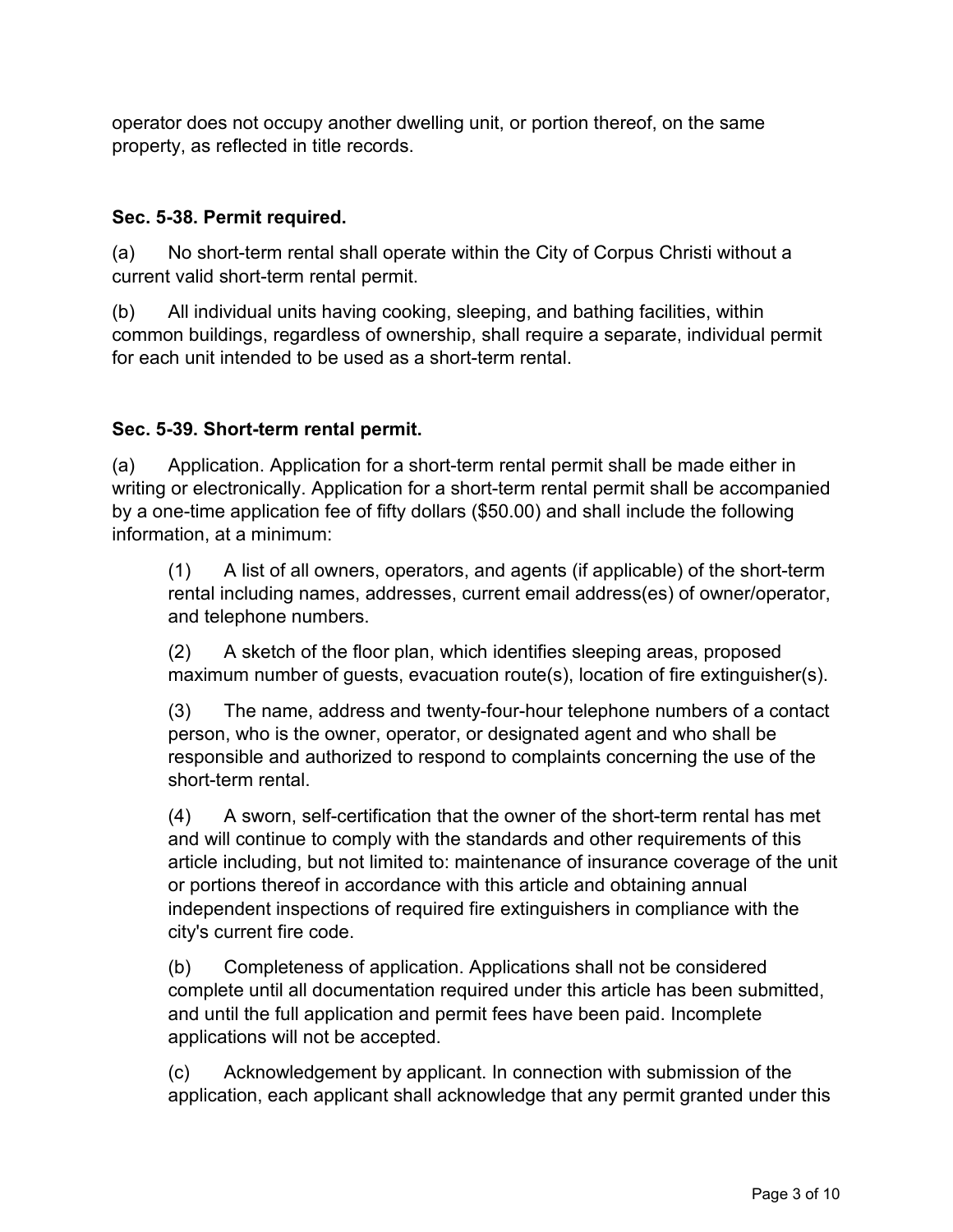article does not supersede any property-specific restrictions against short-term rentals that may exist under law, agreement, lease, covenant or deed restriction.

# **Sec. 5-40. Expiration and renewal of permit.**

(a) Unless revoked earlier pursuant to this article, a permit to operate a short-term rental will be valid for one (1) year ending December 31.

(b) A permit holder shall apply for renewal prior to the expiration of the permit on a form provided by the director. The permit holder shall update the information contained in the original permit application required under section 5-39 of this article or any subsequent renewals under this section, if any of the information has changed. The permit holder shall sign a statement affirming that there is either no change in the information contained on the original permit application and any subsequent renewal applications, or that any information that has been updated is accurate and complete. Complete applications for renewal received after the expiration of a current permit shall be treated as applications for a new permit, as described in section 5-39.

(c) The director shall follow the procedures set forth in this article when determining whether to renew a permit.

(d) The fee for the renewal of a permit to operate a short-term rental is fifty dollars (\$50.00).

# **Sec. 5-41. Non-transferability.**

A permit to operate a short-term rental is not transferable to another owner, operator, unit or location.

## **Sec. 5-42. General standards.**

All short-term rentals permitted pursuant to this chapter are subject to the following standard requirements:

(a) Occupancy. The maximum number of persons allowed to reside in a short-term rental shall be defined by the City of Corpus Christi Property Maintenance Code. The owner/operator shall not allow an occupancy of a residential structure that exceed the maximum occupancy level for that structure.

(b) Insurance. The applicants shall keep, at a minimum, an insurance policy sufficient for personal injury liability of guests.

(c) Life safety.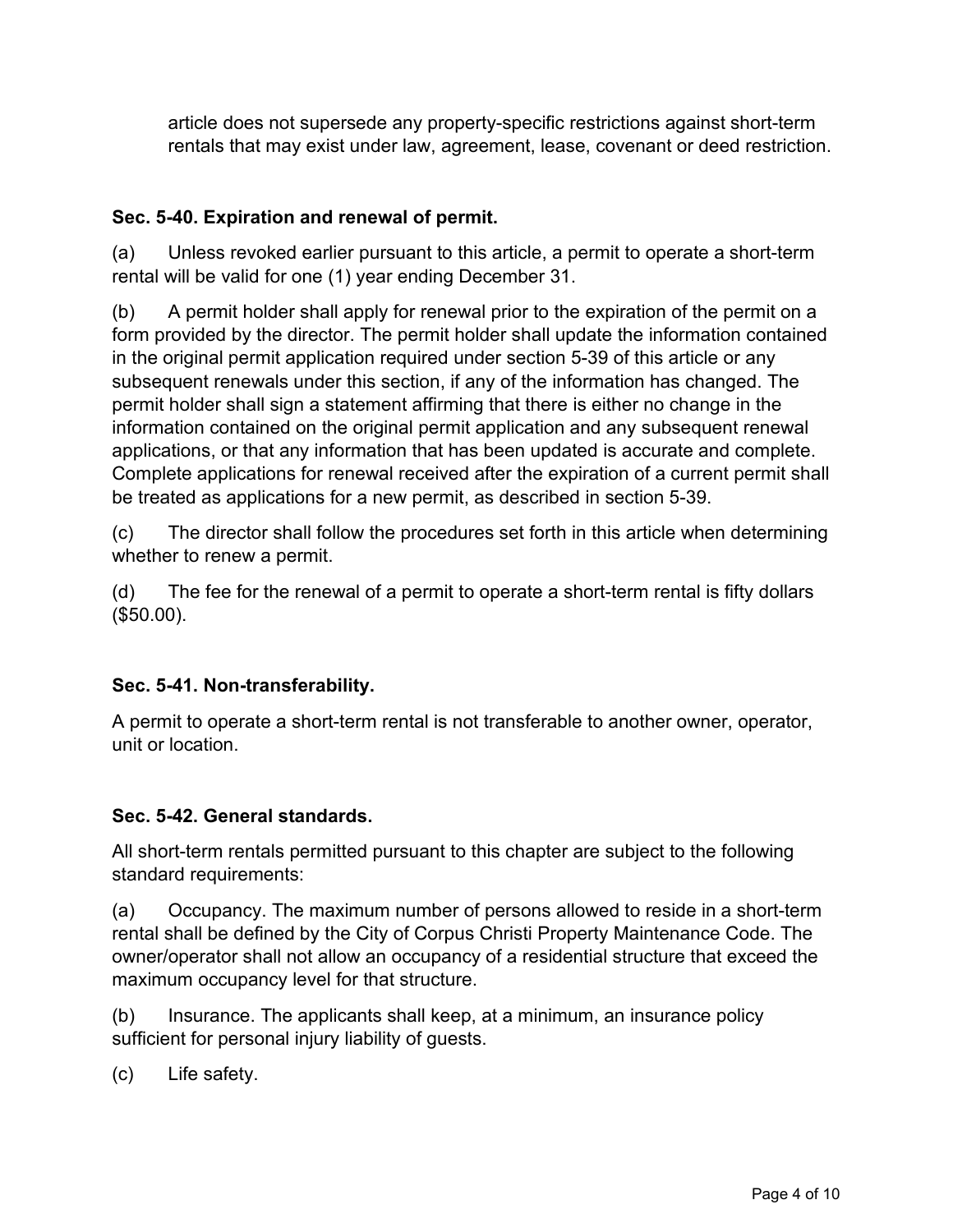1. Short-term rentals and structures where they are located shall conform to all applicable city-adopted codes, regulations, and ordinances.

2. A 2A:10B:C-type fire extinguisher (a standard five-pound extinguisher) shall be properly mounted within seventy-five (75) feet of all portions of the shortterm rental on each floor.

3. Smoke and carbon monoxide detectors shall be installed and conform to all applicable city-adopted codes, regulations, and ordinances.

4. Every sleeping area shall have at least one (1) operable emergency escape and rescue opening per all applicable city-adopted codes, regulations, and ordinances.

5. An evacuation plan shall be posted conspicuously in each unit or permitted sleeping area.

6. Every bedroom/sleeping area in a short-term rental that does not comply with this section shall not be used as a sleeping area and where equipped with a door, shall remain locked at all times when the dwelling is being used as a shortterm rental. Such a non-compliant sleeping area shall not be included in the maximum occupancy calculation as defined by the City of Corpus Christi Property Maintenance Code for the short-term rental. The owner/operator shall notify every occupant, in writing, that the non-compliant sleeping area may not be used for sleeping.

(d) Conduct on premises.

1. Short-term rental operators shall be responsible for informing their occupants of all relevant city codes and occupants' liability for violations of same.

2. Excessive noise or other disturbance outside the short-term rental is prohibited per chapter 31 of the Code of Ordinances. This includes, but is not limited to, decks, docks, portals, porches, balconies, patios, hot tubs, pools, saunas or spas.

3. No overnight sleeping outdoors or outdoor sleeping spaces for rent.

(e) Advertisement. All advertisements, including online or proprietary (website, app, or other technology) will include legible short-term rental permit number within the description or body of the advertisement for public reference.

(f) Tenant indoor notification. The operator shall post in a conspicuous location of the dwelling the following minimum information:

1. Maximum number of occupants.

2. Location of off-street parking, other available parking and prohibition of parking on unimproved surfaces.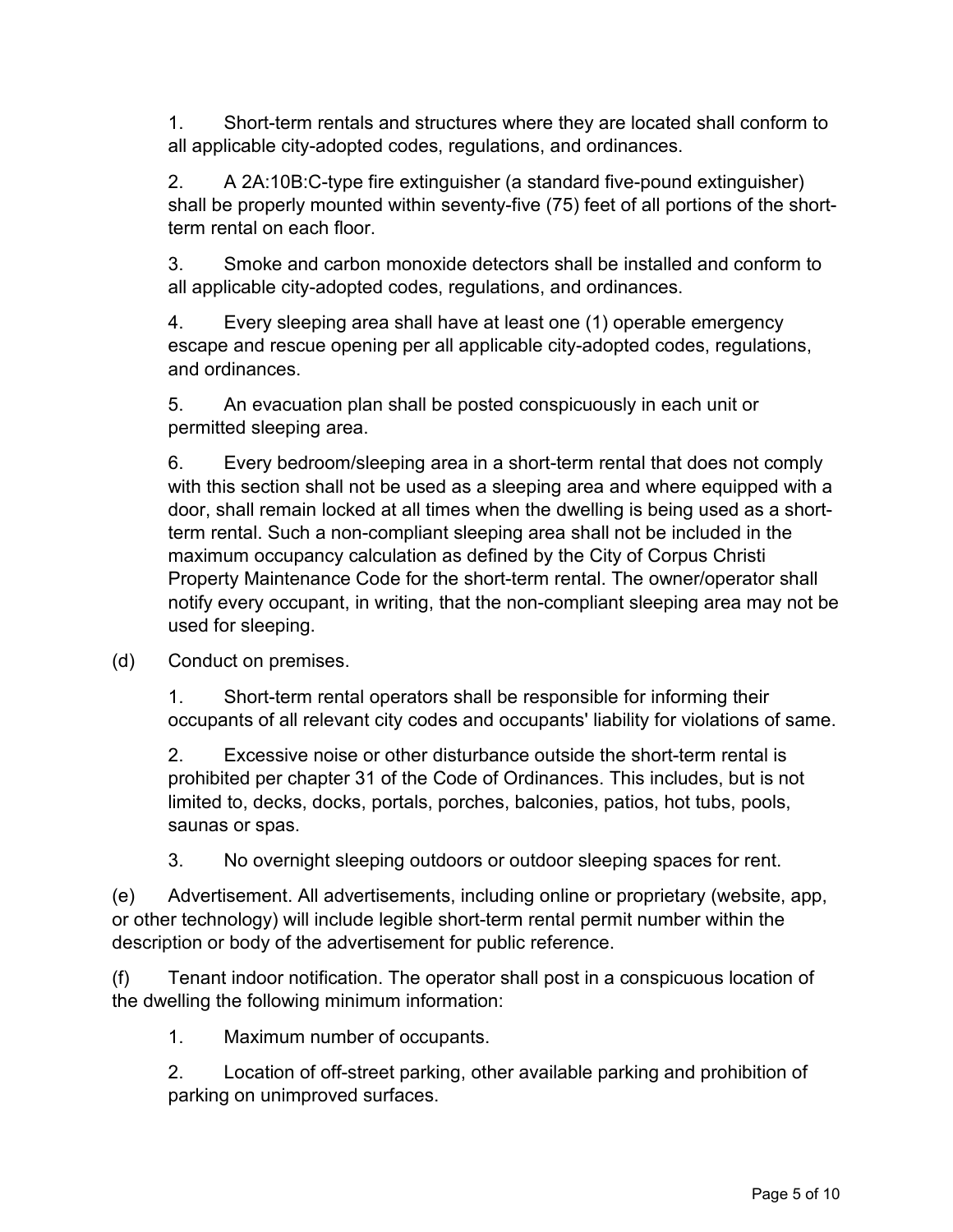3. Quiet hours and noise restrictions as defined per chapter 31 of the Code of Ordinances.

- 4. Restrictions of outdoor facilities.
- 5. Twenty-four-hour contact person and phone number.
- 6. Property cleanliness requirements.
- 7. Trash pick-up requirements, including location of trash cans.
- 8. Flooding hazards and hurricane evacuation routes.
- 9. Emergency numbers.

10. Notice that failure to conform to the occupancy and parking requirements is a violation of the city Code and occupant or visitor can be cited.

11. Short-term rental permit, and/or any other required permits, if applicable.

(g) Emergency contact. The owner/operator of the short-term rental shall provide the city with a twenty-four-hour contact number for the operator or a designated agent per section 5-39 and shall provide timely updates to city of any changes thereto. Should a law enforcement officer respond to the short-term rental and issue a citation for any violation of city ordinances, the operator or their agent shall be called by the officer. The operator or their agent shall attempt to contact the occupants within one (1) hour of the call to address the occupants about the complaints. Should a second complaint be filed and citation issued to any part of the occupants or guests, the owner/operator must take appropriate steps, in accordance with the individual rental agreement, to assure future complaints do not occur. Short-term rental permits shall be revoked if three (3) or more confirmed citations are issued at a permitted property within any six-month period, whether issued to the operator or any occupants. Failure to provide updated information to the city regarding designated agent or responsible party shall be a violation of this section.

(h) Compliance with laws. Owners, operators, and occupants are required to comply with city, state, and federal laws.

# **Sec. 5-43. Density Limitations for Type 2 Short-Term Rentals (Non-owner occupied) in Residential Areas.**

(a) In order to preserve the essential character of single-family residential districts, Type 2 short-term rentals (non-owner occupied) shall be limited to no more than one-third (33.3 percent) of the total number of residential units on a block face in single-family residential districts.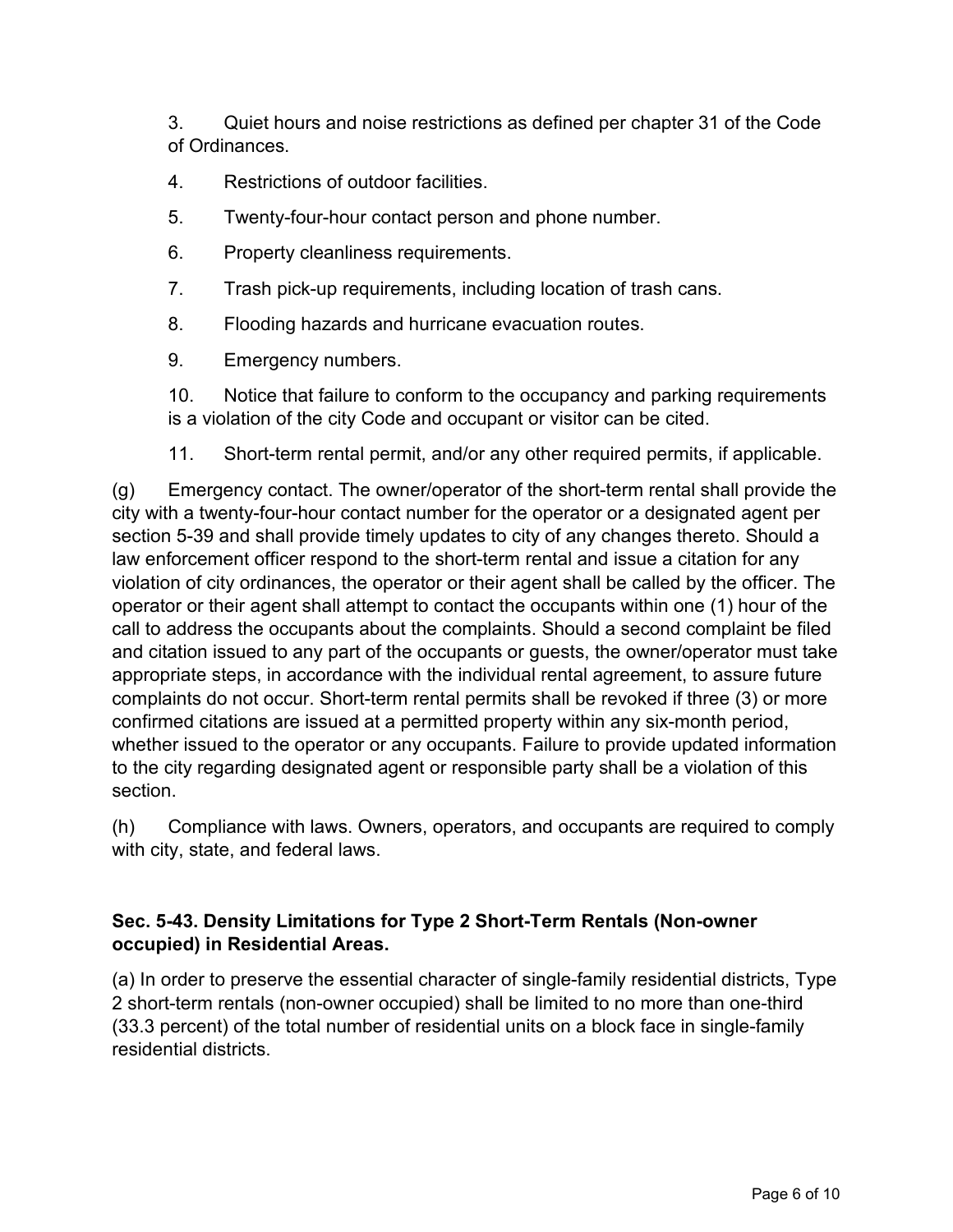(b) Type 2 short-term rentals (non-owner occupied) may be permitted to exceed the density limitations upon the granting of a Special Exception by the planning commission.

(c) Before granting a Special Exception under this section, the Planning Commission will hold a public hearing to receive input from the public on the requested Special Exception. Written notice of the public hearing before the Planning Commission on the requested special exception must be sent to the owners of real property within 200 feet of the property on which the Special Exception is requested. The notice may be served by its deposit, properly addressed with postage paid, in the United States mail. The applicant for the Special Exception is responsible for the cost of mailing the written notice to surrounding property owners.

(d) Considerations for granting a Special Exception:

- (1) current short-term rental density in the single-family residential district;
- (2) potential effect to the character of the single-family residential district;
- (3) the Special Exception will not materially endanger the public health or safety;
- (4) the Special Exception does not create a public nuisance; and
- (5) the neighboring property will not be substantially injured.

## **Sec. 5-44. Inspections.**

To ensure continued compliance with the requirements of this section a short-term rental may be inspected upon complaint or suspicion of a violation. The city may perform inspections when a violation is reported or suspected in accordance with established code enforcement procedures.

## **Sec. 5-45. Enforcement/penalty.**

(a) A person who violates a provision of this division, or who fails to perform an act required of the person by this division, commits an offense. A person commits a separate offense for each and every violation, and for each day during which a violation is committed, permitted or continued

(b) The culpable mental state required by Texas Penal Code  $\S$  6.02, is specifically negated and dispensed with and a violation under this division is a strict liability offense.

(c) The provisions of this article are in addition to and not in lieu of any criminal prosecution or penalties as provided by other city ordinances, county, or state law.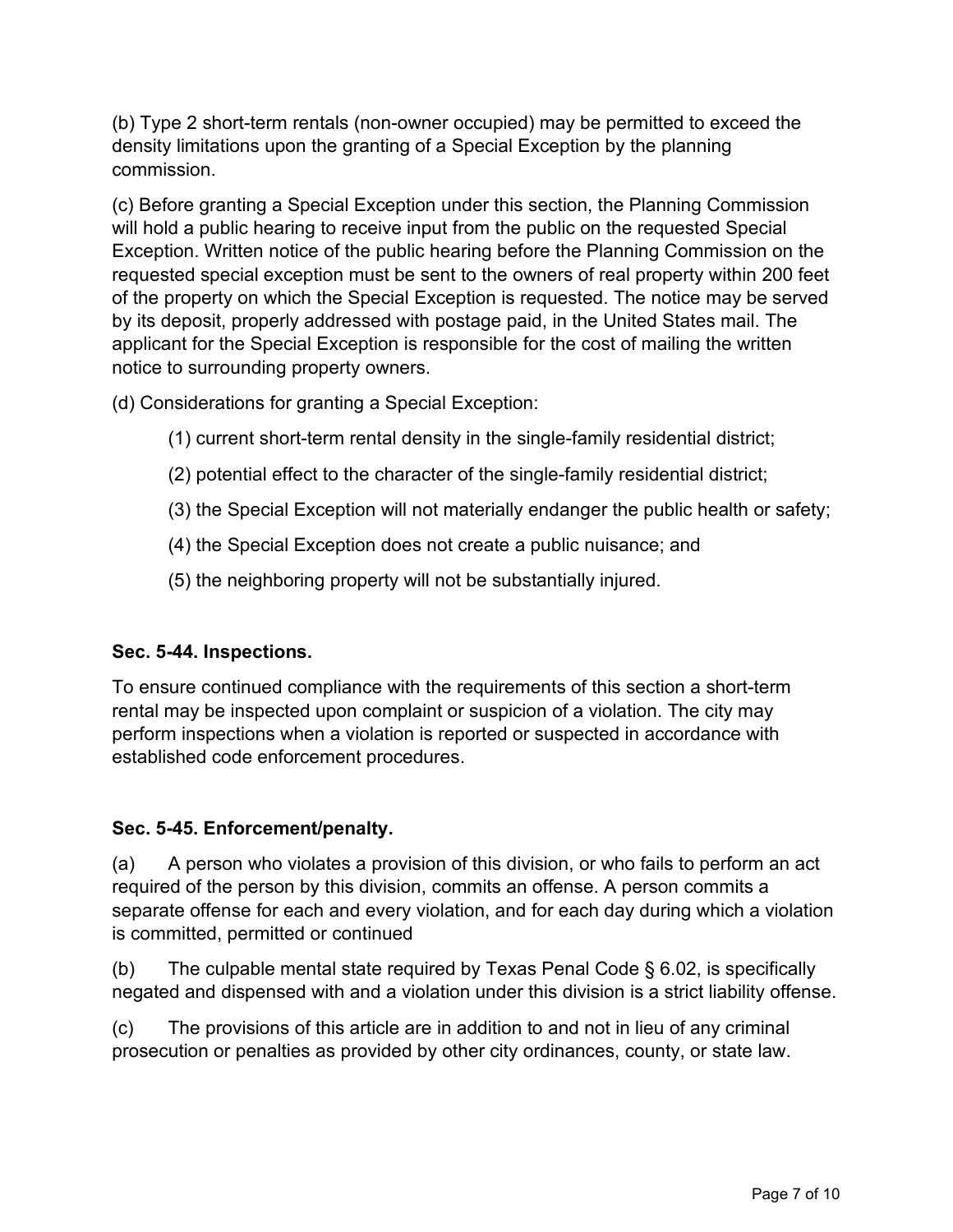(d) An offense under this division is punishable by a fine of not more than five hundred dollars (\$500.00).

(e) Violation of any section of this division shall constitute an offense resulting in permit revocation in accordance with section 5-47, Revocation procedures.

# **Sec. 5-46. Other restrictions on use of premises.**

This article does not create any right to operate a short-term rental in violation of any city ordinance, state or federal law, lease, license, deed restriction, covenant, easement, or other legal encumbrance.

# **Sec. 5-47. Revocation procedures.**

The director of development services is authorized to suspend or revoke a short-term rental permit issued under the provisions of this chapter wherever the permit is issued in error, or on the basis of incorrect information supplied, or where it is determined that the building, structure, unit, or portion thereof is in violation of any ordinance or regulation or any of the provisions of this article. In addition, if any violations have been committed and not corrected within the time specified, the director shall begin the procedures to revoke the short-term rental permit in accordance with the following:

(1) The director shall give written notice to the owner/operator regarding the revocation.

(2) If a short-term rental permit is revoked, the owner/operator may not reapply for the same property for a period of twelve (12) months.

## **Sec. 5-48. Appeals.**

(a) If the director of development services denies issuance or renewal of a permit or suspends or revokes a permit issued under this article, the action is final unless the owner/operator files a written appeal within ten (10) business days to the director of development services or designee.

(b) Appeals will be reviewed by the city manager, assistant city manager, and director of development services, collectively, when so appealed to and after a hearing, may vary the application of any provision of this article to any particular case, when, in its opinion, the enforcement thereof would do manifest injustice and would be contrary to the spirit and purpose of this article or public interest, or when, in its opinion, the interpretation of the article should be modified or reversed.

Secs. 5-49—5-59. Reserved.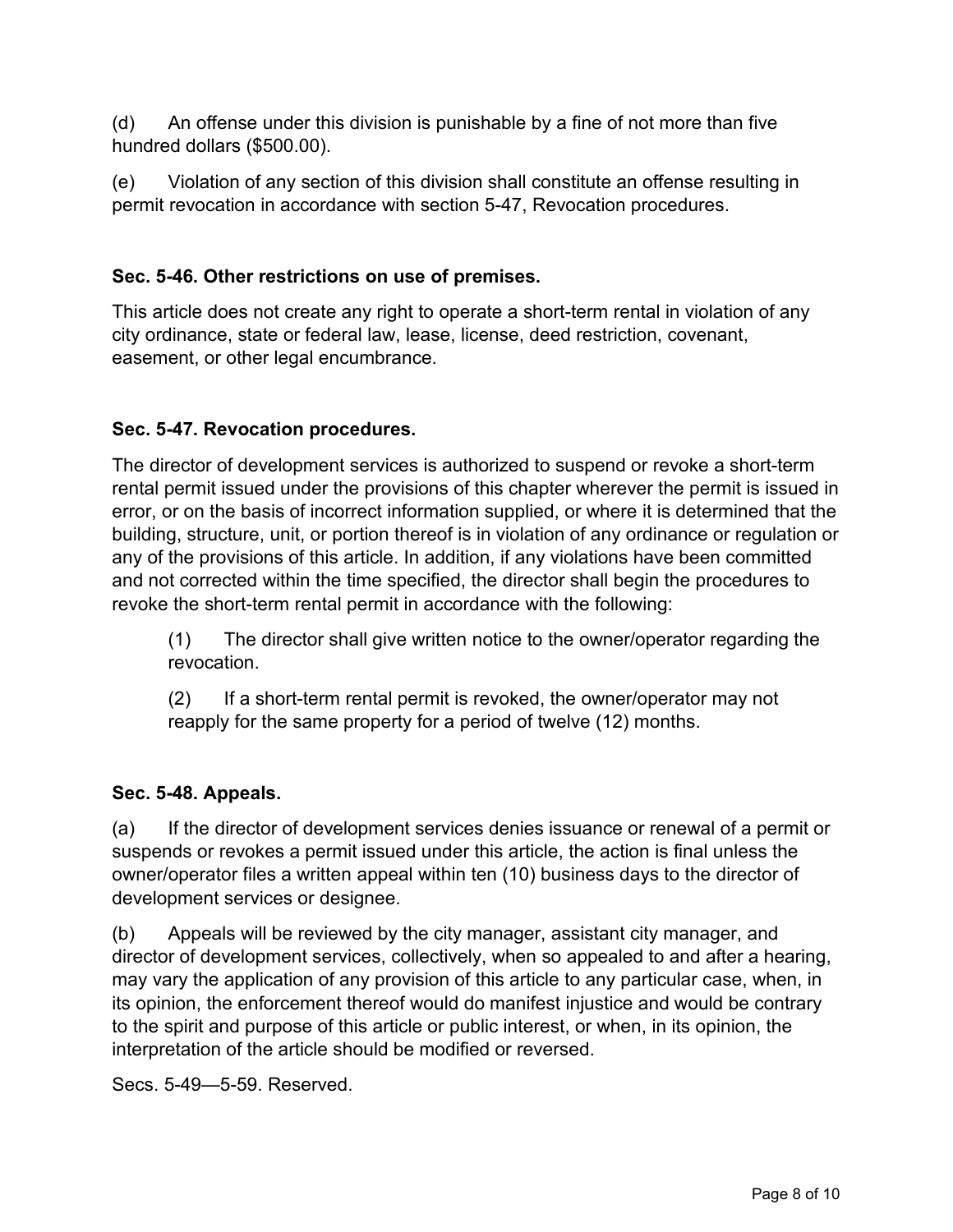**SECTION 4.** If for any reason, any section, paragraph, subdivision, clause, phrase, word, or provision of this Ordinance is held invalid or unconstitutional by final judgment of a court of competent jurisdiction, it may not affect any other section, paragraph, subdivision, clause, phrase, word, or provision of this Ordinance, for it is the definite intent of this City Council that every section, paragraph, subdivision, clause, phrase, word, or provision of this Ordinance be given full force and effect for its purpose.

**SECTION 5.** Publication shall be made in the official publication of the City of Corpus Christi as required by the City Charter of the City of Corpus Christi.

**SECTION 6.** This Ordinance shall become effective upon publication.

**SECTION 7.** Upon the written request of the Mayor or majority of the members of the Council, copy attached, the City Council: (1) finds and declares an emergency due to the need for immediate action necessary for the efficient and effective administration of City affairs; and (2) suspends the City Charter rule that requires consideration of and voting upon ordinances at two regular meetings so that this ordinance is passed and takes effect upon first reading as an emergency measure on this the day of the control of the second temperature of the second temperature of the second  $\sim$  2022.

#### **ATTEST: CITY OF CORPUS CHRISTI**

| Rebecca Huerta<br><b>City Secretary</b> | Paulette Guajardo<br>Mayor |       |
|-----------------------------------------|----------------------------|-------|
| day of                                  | 2022                       |       |
| Corpus Christi, Texas                   |                            |       |
| PASSED AND APPROVED on this the         | day of                     | 2022. |

TO THE MEMBERS OF THE CITY COUNCIL Corpus Christi, Texas

For the reasons set forth in the emergency clause of the foregoing ordinance, an emergency exists requiring suspension of the Charter rule as to consideration and voting upon ordinances at two regular meetings: I/we, therefore, request that you suspend said Charter rule and pass this ordinance finally on the date it is introduced or at the present meeting of the City Council.

Respectfully, Respectfully,